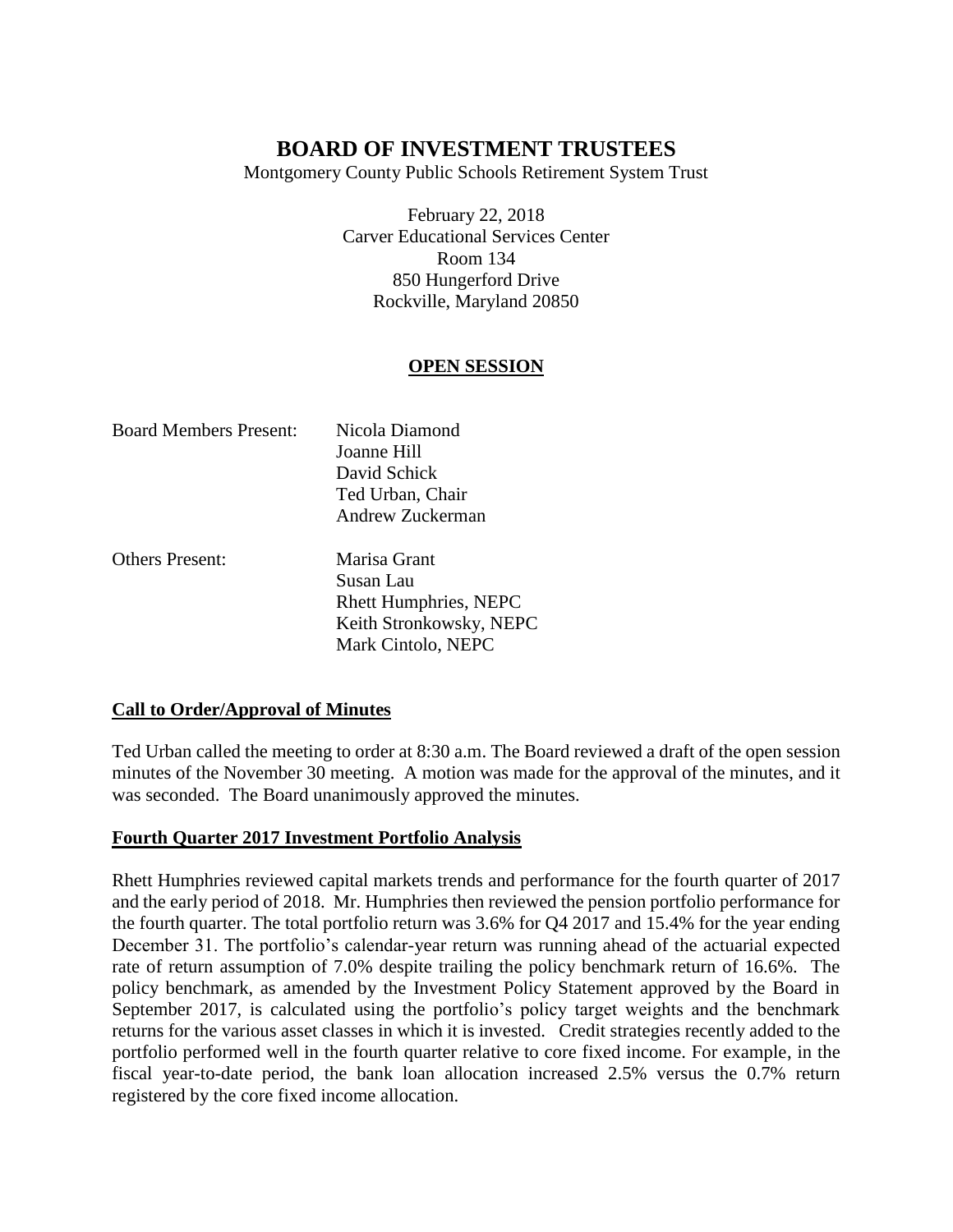### **Motion to Close Meeting**

The Board discussed closing the meeting to discuss the investment of public funds with respect to investments in private partnerships and the possible additions and redemptions from investment managers. Mr. Urban read a closing statement. A motion was made to go into closed session, and it was seconded. The Board unanimously approved the motion. The meeting went into closed session at 9:00 a.m.

#### **Return to Open Meeting/Meeting Adjournment**

The Board returned to open session and upon a motion duly made and seconded, the meeting was adjourned at 12:30 p.m.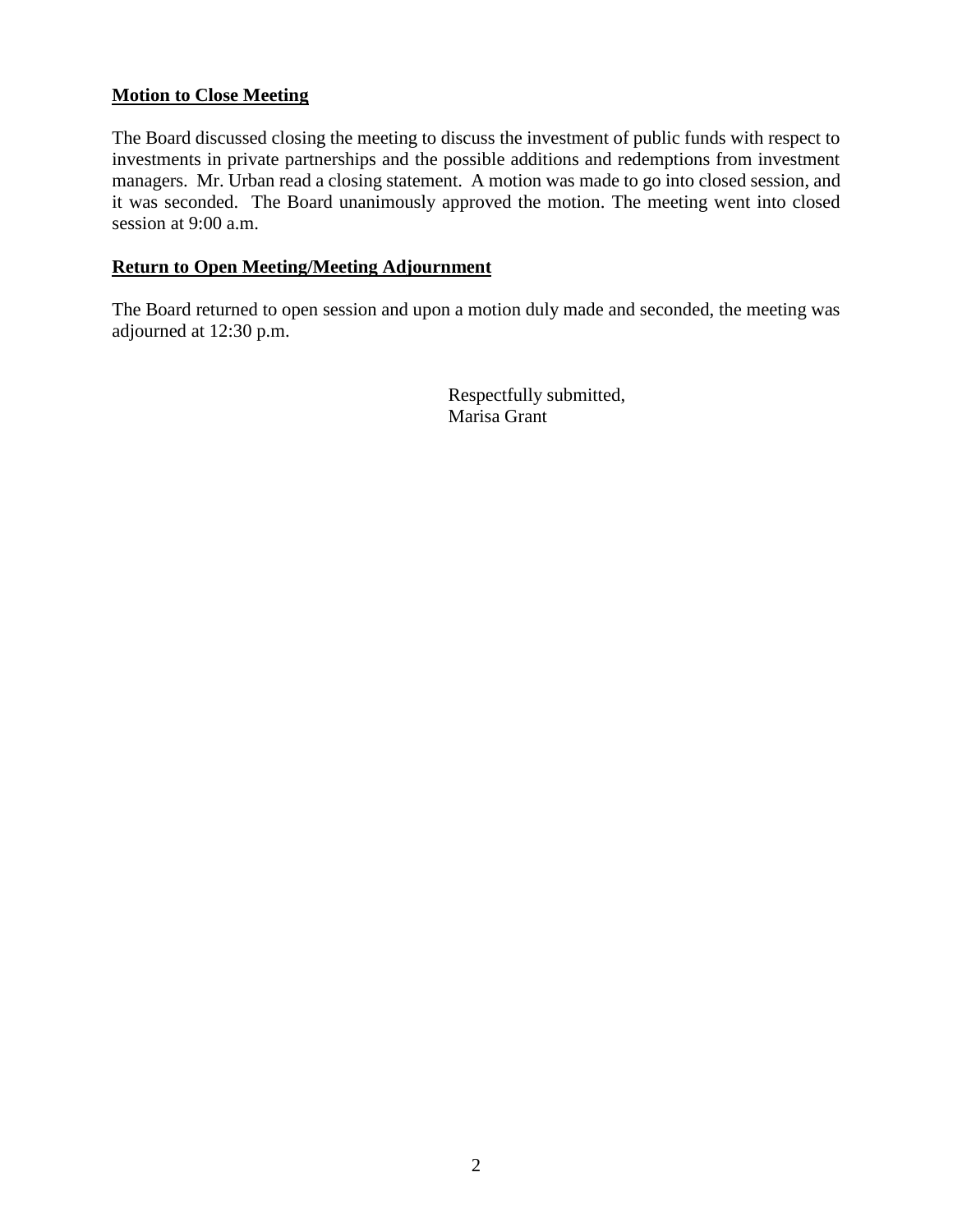Montgomery County Public Schools Retirement System Trust

May 10, 2018 Carver Educational Services Center Room 134 850 Hungerford Drive Rockville, Maryland 20850

## **OPEN SESSION**

| <b>Board Members Present:</b> | Susan Chen                   |
|-------------------------------|------------------------------|
|                               | Robert Doody                 |
|                               | Nicola Diamond               |
|                               | Joanne Hill                  |
|                               | Craig Pernick                |
|                               | David Schick                 |
|                               | Monte Tarbox                 |
|                               | Ted Urban, Chair             |
|                               | Andrew Zuckerman             |
| <b>Others Present:</b>        | Marisa Grant                 |
|                               | Susan Lau                    |
|                               | <b>Rhett Humphries, NEPC</b> |
|                               | Keith Stronkowsky, NEPC      |

#### **Call to Order/Approval of Minutes**

Ted Urban called the meeting to order at 8:35 a.m. The Board reviewed a draft of the open session minutes of the February 22 meeting. A motion was made for the approval of the minutes, and it was seconded. The Board approved the minutes with a vote of 8-0. Robert Doody abstained.

Dulari Pancholi, NEPC

#### **First Quarter 2018 Investment Portfolio Analysis**

Rhett Humphries discussed capital markets trends in the first quarter of 2018, which was marked by a substantial pickup in volatility. Mr. Humphries reviewed the pension portfolio performance for the first quarter. The total portfolio return was -0.2% for Q1 2018 and 7.3% for the fiscal yearto-date period. The quarterly return exceeded the -0.3% return of the allocation index and trailed the policy benchmark return of -0.1%. The allocation index reflects the weights of the asset classes in which the portfolio was actually invested. The policy benchmark uses the policy target weights for the portfolio.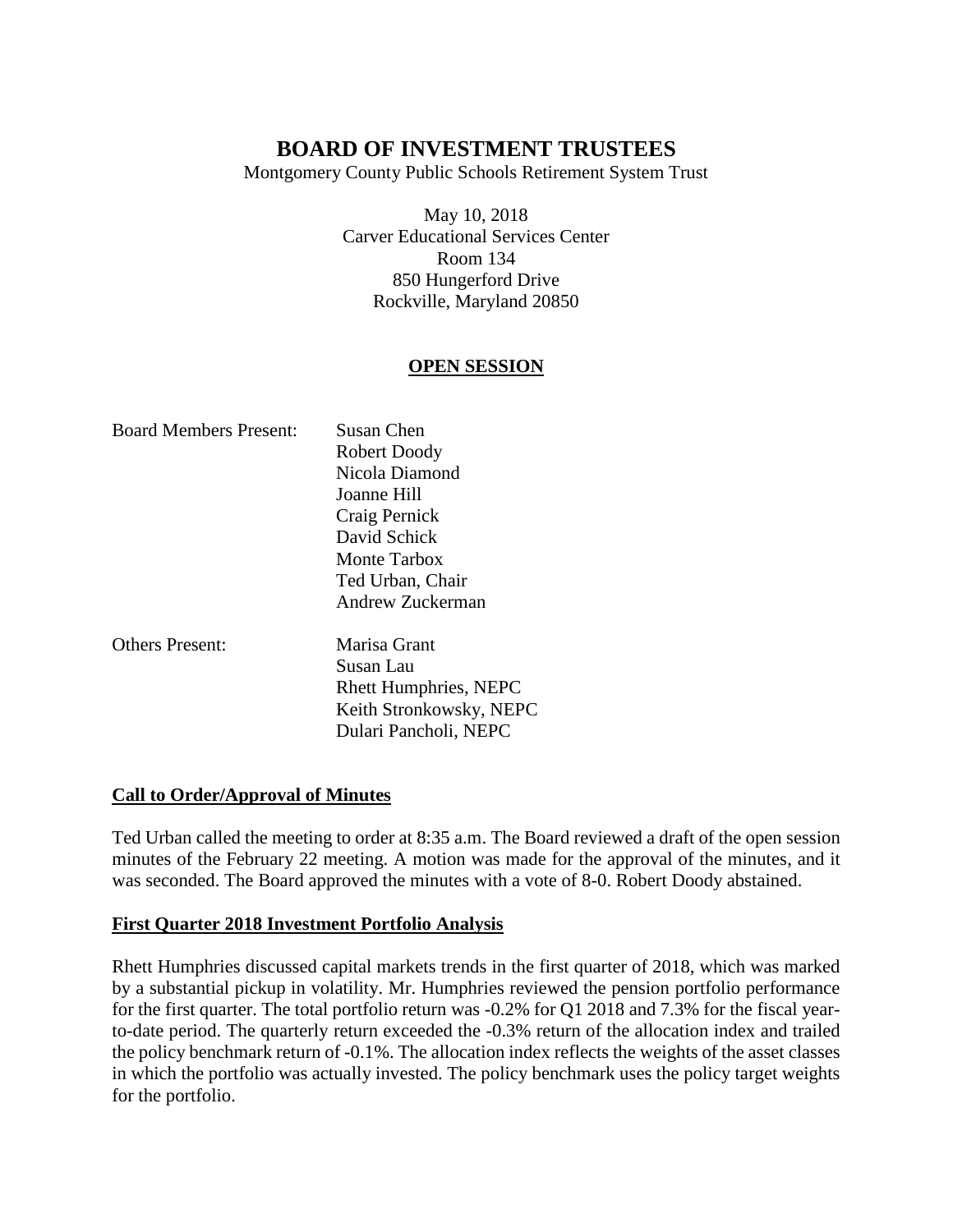### **Motion to Close Meeting**

The Board discussed closing the meeting to discuss the investment of public funds with respect to investments in private partnerships and the possible additions and redemptions from investment managers. Mr. Urban read a closing statement. A motion was made to go into closed session, and it was seconded. The Board unanimously approved the motion. The meeting went into closed session at 8:45 a.m.

#### **Return to Open Meeting/Meeting Adjournment**

The Board returned to open session and upon a motion duly made and seconded, the meeting was adjourned at 12:35 p.m.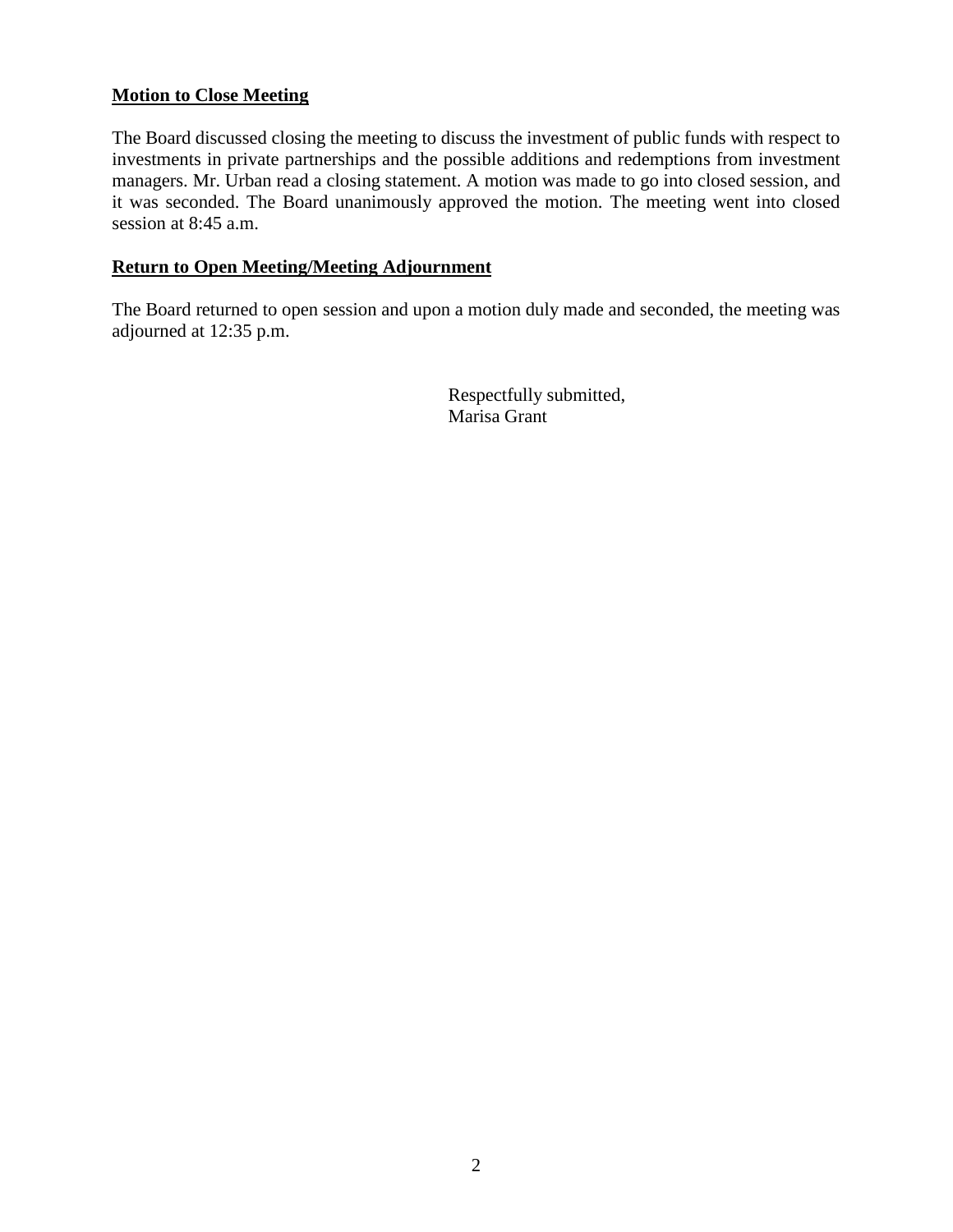Montgomery County Public Schools Retirement System Trust

September 21, 2018 Carver Educational Services Center Room 134 850 Hungerford Drive Rockville, Maryland 20850

## **OPEN SESSION**

| <b>Board Members Present:</b> | Susan Chen                   |
|-------------------------------|------------------------------|
|                               | Robert Doody                 |
|                               | Nicola Diamond               |
|                               | Craig Pernick                |
|                               | David Schick                 |
|                               | Monte Tarbox                 |
|                               | Ted Urban, Chair             |
|                               | Andrew Zuckerman             |
| <b>Others Present:</b>        | Marisa Grant                 |
|                               | Susan Lau                    |
|                               | <b>Rhett Humphries, NEPC</b> |
|                               | Chris Levell, NEPC           |
|                               | Krissy Pelletier, NEPC       |

#### **Call to Order/Approval of Minutes**

Ted Urban called the meeting to order at 8:00 a.m. The Board reviewed a draft of the open session minutes of the May 10 meeting. A motion was made for the approval of the minutes, and it was seconded. The Board unanimously approved the minutes.

#### **Second Quarter/Fiscal Year 2018 Investment Portfolio Analysis**

Rhett Humphries reviewed the pension portfolio performance for the quarter and fiscal year ending June 30, 2018. The total portfolio return was 0.5% for Q2 2018 and 7.8% for the fiscal year. The quarterly return matched the 0.5% return of the allocation index and trailed the policy benchmark return of 0.7%. The allocation index reflects the weights of the asset classes in which the portfolio was actually invested. The policy benchmark incorporates the target weights for the strategies in the portfolio.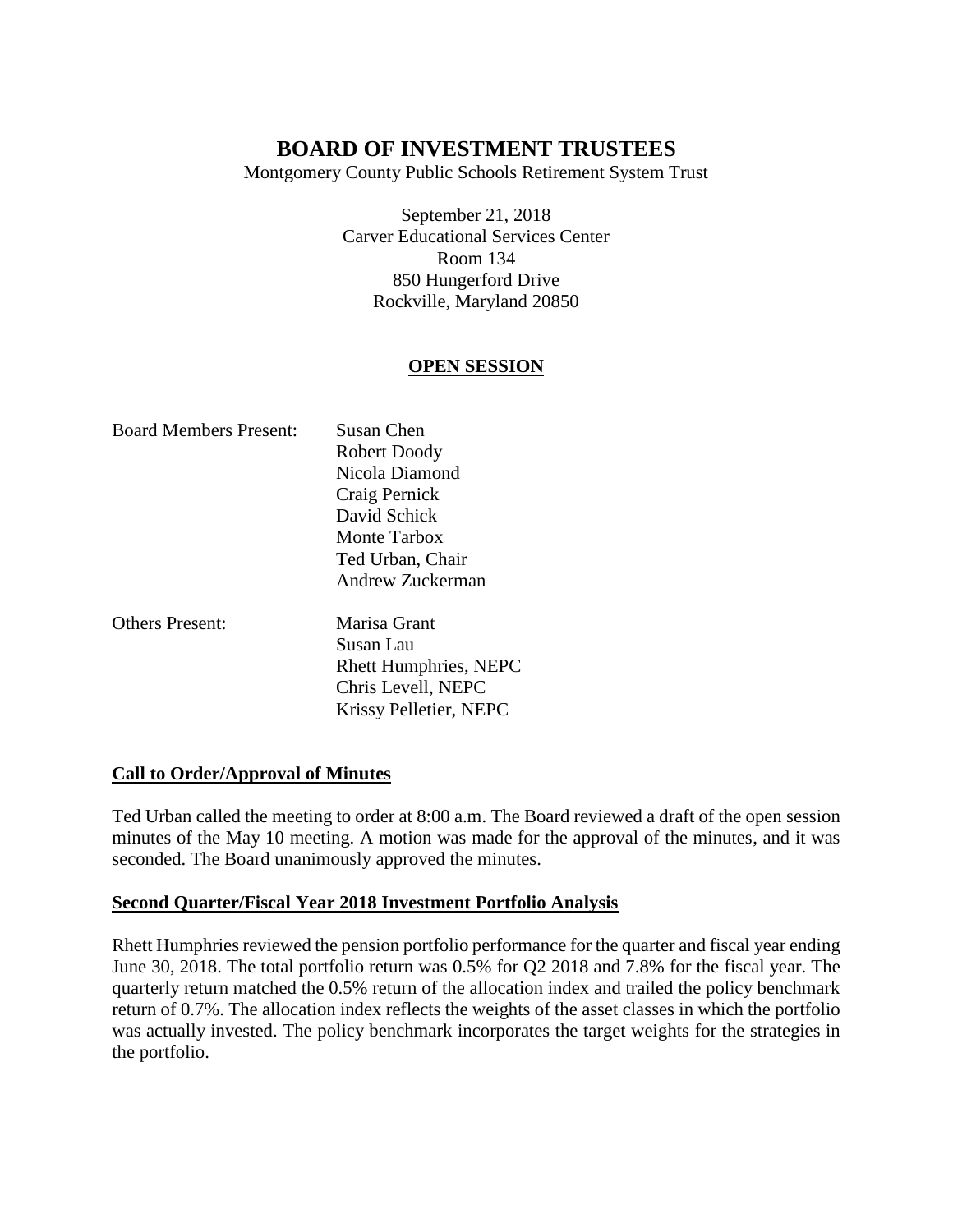### **Motion to Close Meeting**

The Board discussed closing the meeting to discuss the investment of public funds with respect to investments in private partnerships and the possible additions and redemptions from investment managers. Mr. Urban read a closing statement. A motion was made to go into closed session, and it was seconded. The Board unanimously approved the motion. The meeting went into closed session at 8:20 a.m.

#### **Return to Open Meeting/Meeting Adjournment**

The Board returned to open session and upon a motion duly made and seconded, the meeting was adjourned at 12:35 p.m.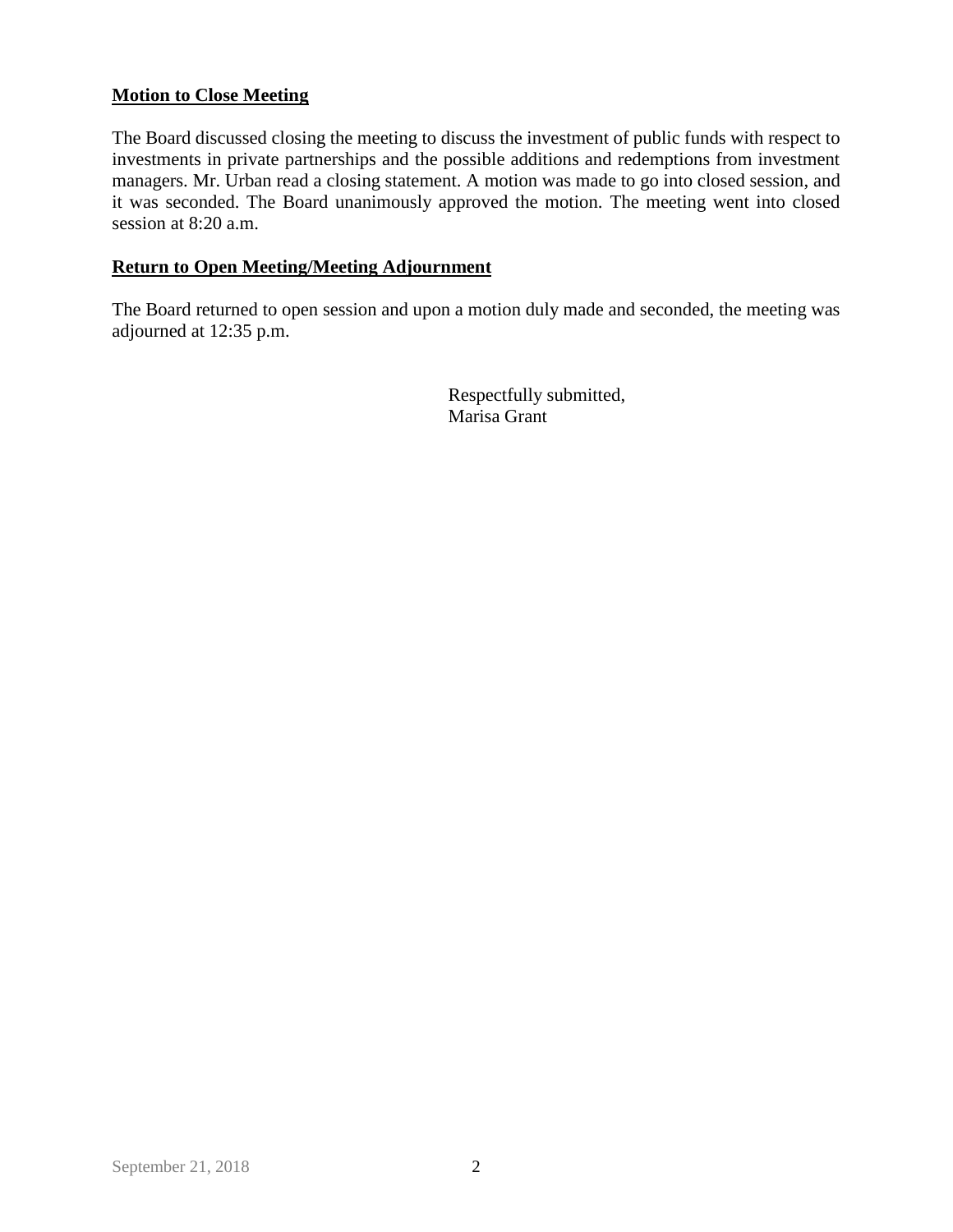Montgomery County Public Schools Retirement System Trust

November 27, 2018 Carver Educational Services Center Room 134 850 Hungerford Drive Rockville, Maryland 20850

### **OPEN SESSION**

| <b>Board Members Present:</b> | Nicola Diamond                                    |
|-------------------------------|---------------------------------------------------|
|                               | Robert Doody                                      |
|                               | Joanne Hill                                       |
|                               | Craig Pernick                                     |
|                               | David Schick                                      |
|                               | Ted Urban, Chair                                  |
|                               | Andrew Zuckerman                                  |
| <b>Others Present:</b>        | Marisa Grant                                      |
|                               | Susan Lau                                         |
|                               | <b>Rhett Humphries, NEPC</b>                      |
|                               | Keith Stronkowsky, NEPC                           |
|                               | Lance Weiss, GRS Consulting (via videoconference) |

#### **Call to Order**

Ted Urban called the meeting to order at 8:30 a.m.

#### **Motion to Close Meeting**

The Board discussed closing the meeting to discuss the investments in private partnerships and the possible additions and redemptions from investment managers. Mr. Urban read a closing statement. A motion was made to go into closed session, and it was seconded. The Board unanimously approved the motion. The meeting went into closed session at 8:35 a.m.

#### **Return to Open Meeting**

The meeting returned to open session at 9:30 a.m.